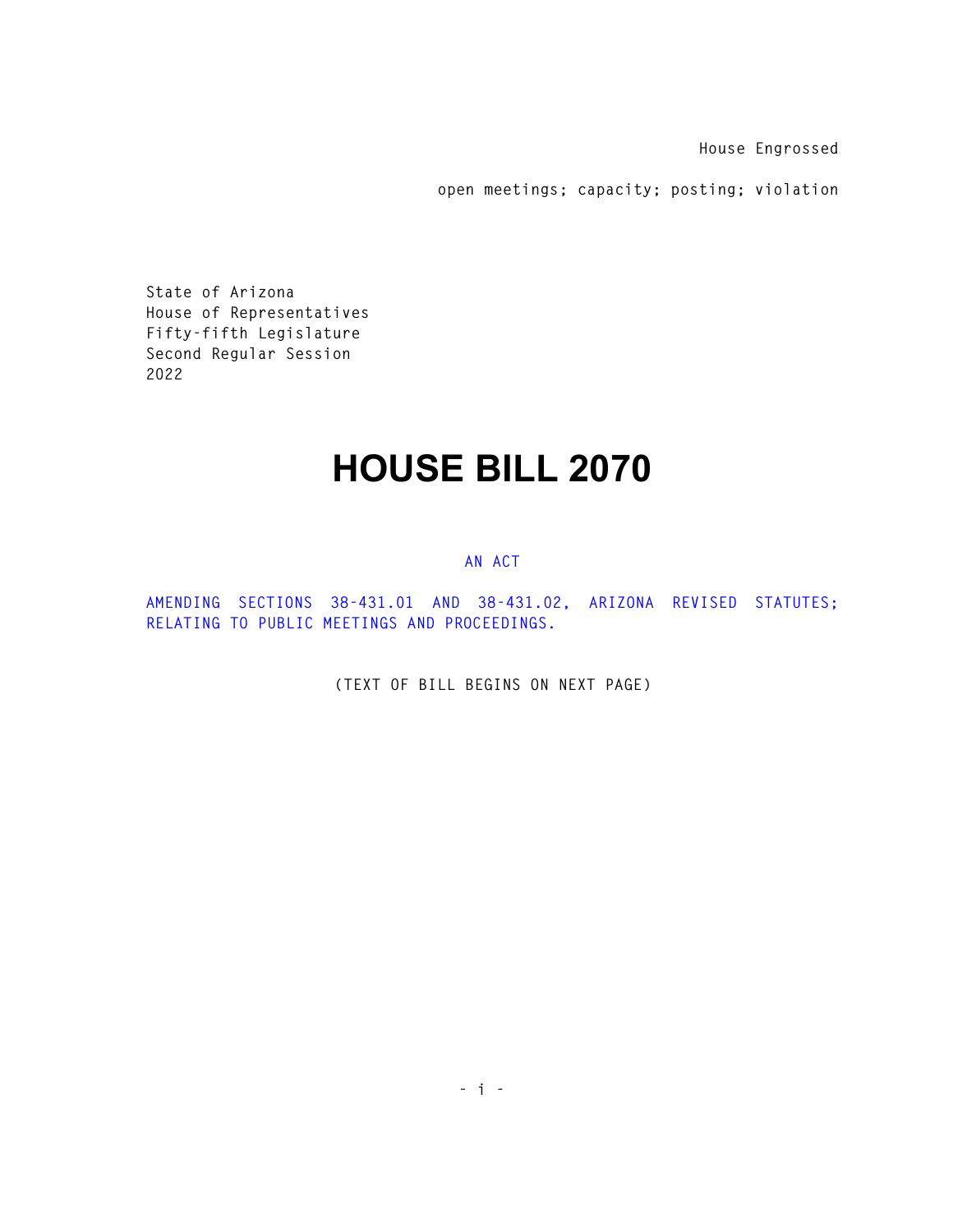**1 Be it enacted by the Legislature of the State of Arizona: 2 Section 1. Section 38-431.01, Arizona Revised Statutes, is amended 3 to read: 4 38-431.01. Meetings shall be open to the public; violation; 5 classification 6 A. All meetings of any public body shall be public meetings and all 7 persons so desiring shall be permitted ALLOWED to attend and listen to the 8 deliberations and proceedings. All legal action of public bodies shall 9 occur during a public meeting. 10 B. ALL PUBLIC BODIES SHALL PROVIDE FOR AN AMOUNT OF SEATING 11 SUFFICIENT TO ACCOMMODATE THE REASONABLY ANTICIPATED ATTENDANCE OF ALL 12 PERSONS DESIRING TO ATTEND THE DELIBERATIONS AND PROCEEDINGS, WHEN 13 FEASIBLE. ANY HEAD OF A PUBLIC BODY THAT VIOLATES THIS SUBSECTION IS 14 LIABLE FOR A CIVIL PENALTY AS PRESCRIBED BY SECTION 38-431.07. 15 B. C. All public bodies shall provide for the taking of written 16 minutes or a recording of all their meetings, including executive 17 sessions. For meetings other than executive sessions, the minutes or 18 recording shall include: 19 1. The date, time and place of the meeting. 20 2. The members of the public body recorded as either present or 21 absent. 22 3. A general description of the matters considered. 23 4. An accurate description of all legal actions proposed, discussed 24 or taken, including a record of how each member voted. The minutes shall 25 also include the names of the members who propose each motion and the 26 names of the persons, as given, who make statements or present material to 27 the public body and a reference to the legal action about which they made 28 statements or presented material. 29 C. D. Minutes of executive sessions shall include items set forth 30 in subsection B C, paragraphs 1, 2 and 3 of this section, an accurate 31 description of all instructions given pursuant to section 38-431.03, 32 subsection A, paragraphs 4, 5 and 7 and other matters as may be deemed 33 appropriate by the public body. 34 D. E. The minutes or a recording of a meeting shall be available 35 for public inspection three working days after the meeting except as 36 otherwise specifically provided by this article. 37 E. F. A public body of a city or town with a population of more 38 than two thousand five hundred persons shall: 39 1. Within three working days after a meeting, except for 40 subcommittees and advisory committees, post on its website, if applicable, 41 either: 42 (a) A statement describing the legal actions taken by the public 43 body of the city or town during the meeting. 44 (b) Any recording of the meeting.**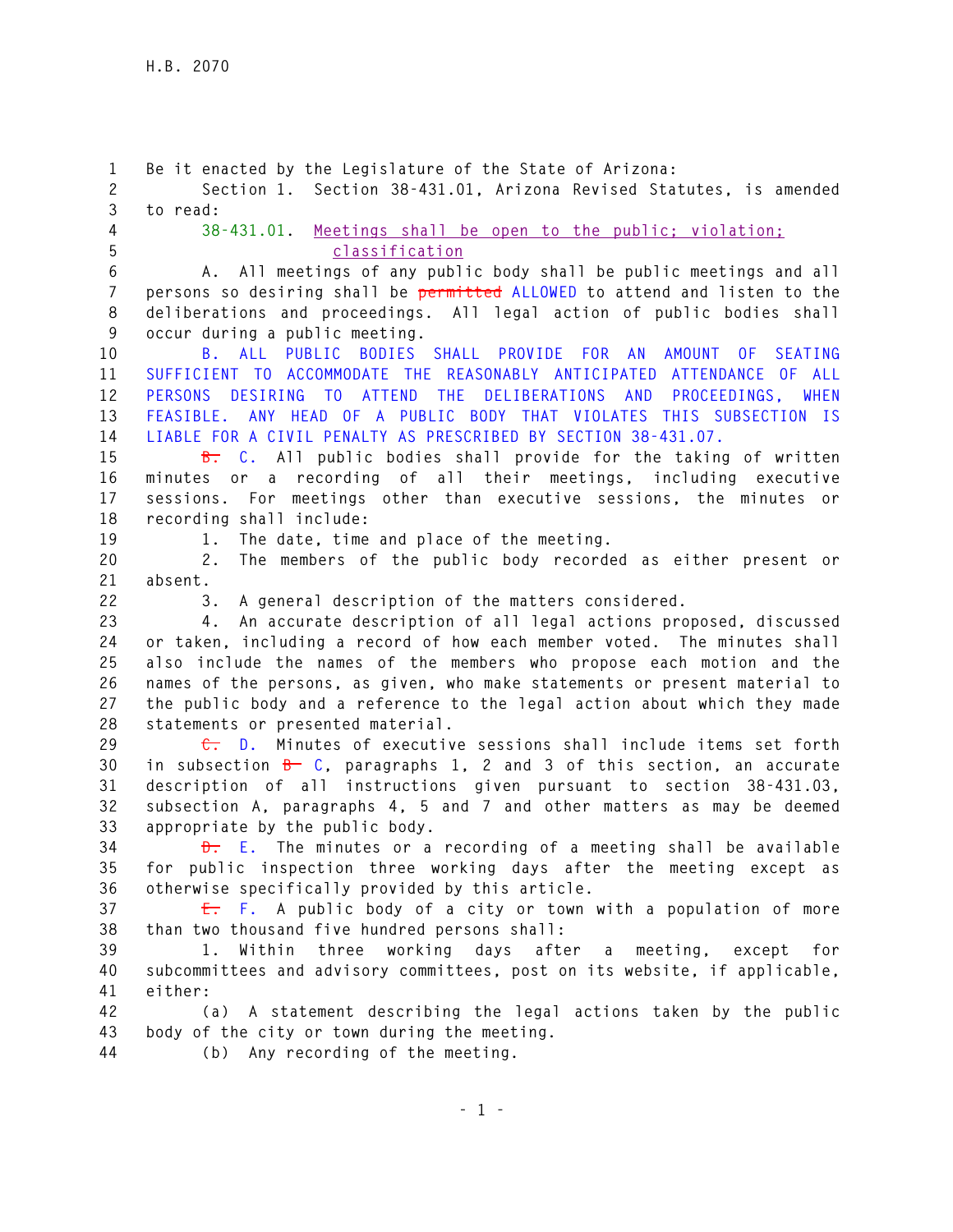**1 2. Within two working days following approval of the minutes, post 2 approved minutes of city or town council meetings on its website, if 3 applicable, except as otherwise specifically provided by this article.** 

**4 3. Within ten working days after a subcommittee or advisory 5 committee meeting, post on its website, if applicable, either:** 

**6 (a) A statement describing legal action, if any.** 

**7 (b) A recording of the meeting.** 

**8 F. G. All or any part of a public meeting of a public body may be 9 recorded by any person in attendance by means of a tape recorder or camera 10 or any other means of sonic reproduction, provided that there is no active 11 interference with the conduct of the meeting.** 

**12 G. H. The secretary of state for state public bodies, the city or 13 town clerk for municipal public bodies and the county clerk for all other 14 local public bodies shall conspicuously post open meeting law materials 15 prepared and approved by the attorney general on their website. A person 16 elected or appointed to a public body shall review the open meeting law 17 materials at least one day before the day that person takes office.** 

**18 H. I. A public body may make an open call to the public during a 19 public meeting, subject to reasonable time, place and manner restrictions, 20 to allow individuals to address the public body on any issue within the 21 jurisdiction of the public body. At the conclusion of an open call to the 22 public, individual members of the public body may respond to criticism 23 made by those who have addressed the public body, may ask staff to review 24 a matter or may ask that a matter be put on a future agenda. However, 25 members of the public body shall not discuss or take legal action on 26 matters raised during an open call to the public unless the matters are 27 properly noticed for discussion and legal action.** 

**28 I. J. A member of a public body shall not knowingly direct any 29 staff member to communicate in violation of this article.** 

**30 J. K. Any posting required by subsection E F of this section must 31 remain on the applicable website for at least one year after the date of 32 the posting.** 

**33 Sec. 2. Section 38-431.02, Arizona Revised Statutes, is amended to 34 read:** 

**35 38-431.02. Notice of meetings; violation; classification**

**36 A. Public notice of all meetings of public bodies shall be given as 37 follows:** 

**38 1. The public bodies of this state, including governing bodies of 39 charter schools, shall:** 

**40 (a) Conspicuously post a statement on their website stating where 41 all public notices of their meetings will be posted, including the 42 physical and electronic locations, and shall give additional public notice 43 as is reasonable and practicable as to all meetings.** 

**44 (b) Post all public meeting notices on their website and give 45 additional public notice as is reasonable and practicable as to all**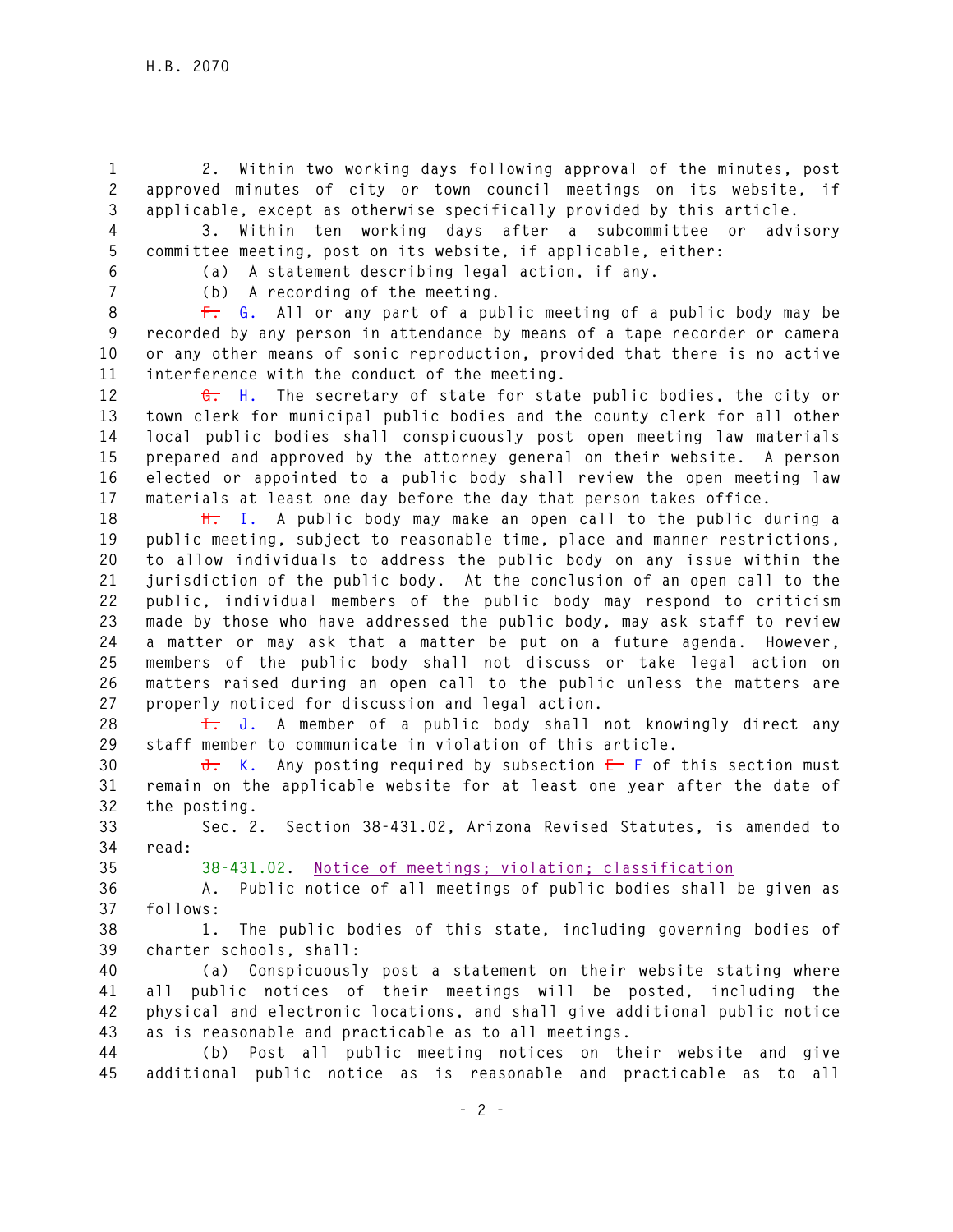**1 meetings. A technological problem or failure that either prevents the 2 posting of public notices on a website or that temporarily or permanently 3 prevents the use of USING all or part of the website does not preclude the 4 holding of the meeting for which the notice was posted if the public body 5 complies with all other public notice requirements required by this 6 section.** 

**7 2. The public bodies of the counties and school districts shall:** 

**8 (a) Conspicuously post a statement on their website stating where 9 all public notices of their meetings will be posted, including the 10 physical and electronic locations, and shall give additional public notice 11 as is reasonable and practicable as to all meetings.** 

**12 (b) Post all public meeting notices on their website and give 13 additional public notice as is reasonable and practicable as to all 14 meetings. A technological problem or failure that either prevents the 15 posting of public notices on a website or that temporarily or permanently 16 prevents the use of USING all or part of the website does not preclude the 17 holding of the meeting for which the notice was posted if the public body 18 complies with all other public notice requirements required by this 19 section.** 

**20 3. Special districts that are formed pursuant to title 48:** 

**21 (a) May conspicuously post a statement on their website stating 22 where all public notices of their meetings will be posted, including the 23 physical and electronic locations, and shall give additional public notice 24 as is reasonable and practicable as to all meetings.** 

**25 (b) May post all public meeting notices on their website and shall 26 give additional public notice as is reasonable and practicable as to all 27 meetings. A technological problem or failure that either prevents the 28 posting of public notices on a website or that temporarily or permanently 29 prevents the use of USING all or part of the website does not preclude the 30 holding of the meeting for which the notice was posted if the public body 31 complies with all other public notice requirements required by this 32 section.** 

**33 (c) If a statement or notice is not posted pursuant to subdivision 34 (a) or (b) of this paragraph, shall file a statement with the clerk of the 35 board of supervisors stating where all public notices of their meetings 36 will be posted and shall give additional public notice as is reasonable 37 and practicable as to all meetings.** 

**38 4. The public bodies of the cities and towns shall:** 

**39 (a) Conspicuously post a statement on their website or on a website 40 of an association of cities and towns stating where all public notices of 41 their meetings will be posted, including the physical and electronic 42 locations, and shall give additional public notice as is reasonable and 43 practicable as to all meetings.** 

**44 (b) Post all public meeting notices on their website or on a 45 website of an association of cities and towns and give additional public**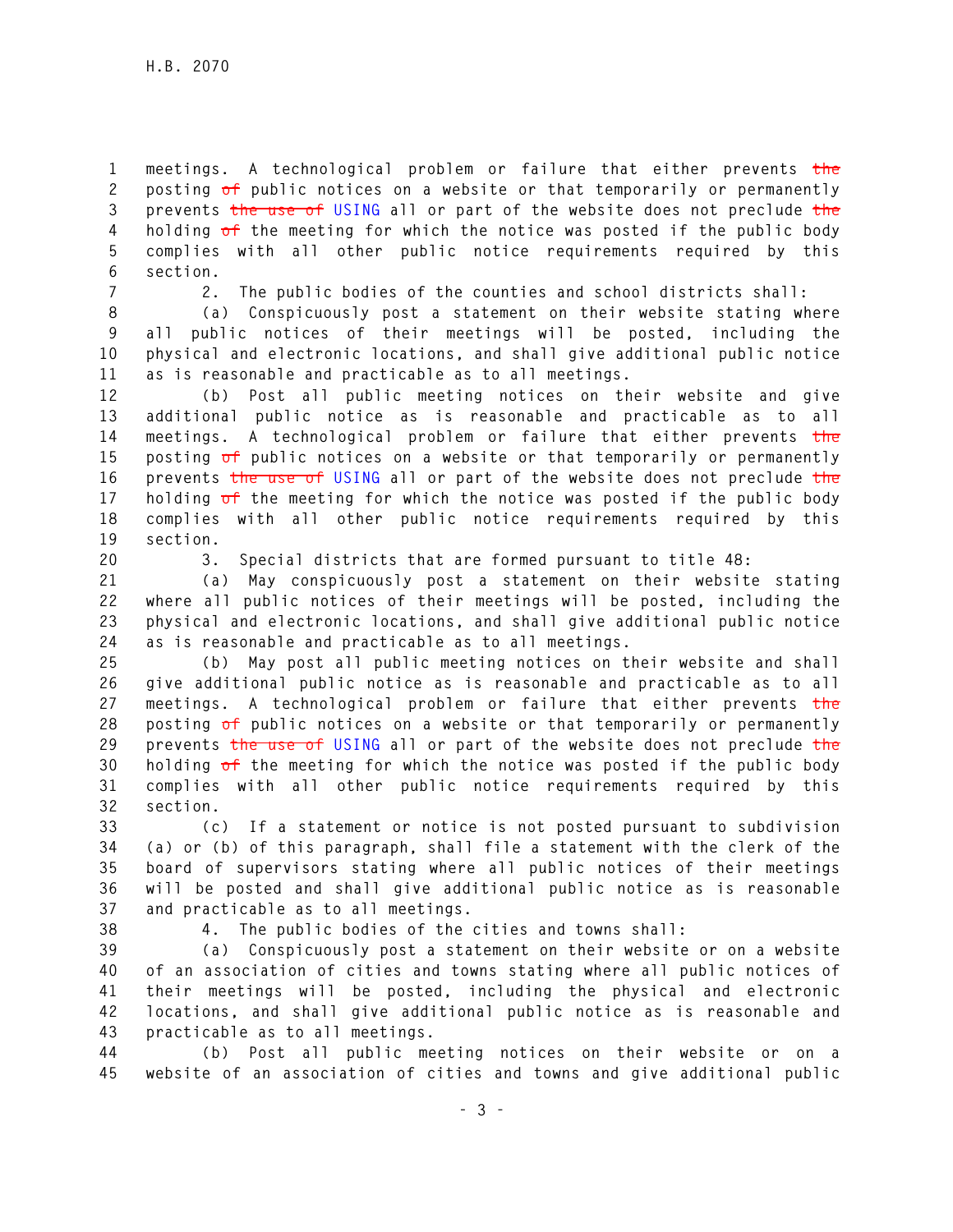**1 notice as is reasonable and practicable as to all meetings. A 2 technological problem or failure that either prevents the posting of 3 public notices on a website or that temporarily or permanently prevents 4 the use of USING all or part of the website does not preclude the holding 5 of the meeting for which the notice was posted if the public body complies 6 with all other public notice requirements required by this section.** 

**7 B. If an executive session is scheduled, a notice of the executive 8 session shall state the provision of law authorizing the executive 9 session, and the notice shall be provided to the:** 

**10 1. Members of the public body.** 

**11 2. General public.** 

**12 C. Except as provided in subsections D and E of this section, 13 meetings shall not be held without at least twenty-four hours' notice to 14 the members of the public body and to the general public. The twenty-four 15 hour TWENTY-FOUR-HOUR period includes Saturdays if the public has access 16 to the physical posted location in addition to any website posting, but 17 excludes Sundays and other holidays prescribed in section 1-301.** 

**18 D. In case of an actual emergency, a meeting, including an 19 executive session, may be held on such notice as is appropriate to the 20 circumstances. If this subsection is utilized USED for conduct of an 21 emergency session or the consideration of an emergency measure at a 22 previously scheduled meeting the public body must post a public notice 23 within twenty-four hours declaring that an emergency session has been held 24 and setting forth the information required in subsections H and I of this 25 section.** 

**26 E. A meeting may be recessed and resumed with less than twenty-four 27 hours' notice if public notice of the initial session of the meeting is 28 given as required in subsection A of this section, and if, before 29 recessing, notice is publicly given as to the time and place of the 30 resumption of the meeting or the method by which notice shall be publicly 31 given.** 

**32 F. A public body that intends to meet for a specified calendar 33 period, on a regular day, date or event during the calendar period, and at 34 a regular place and time, may post public notice of the meetings at the 35 beginning of the period. The notice shall specify the period for which 36 notice is applicable.** 

**37 G. Notice required under this section shall include an agenda of 38 the matters to be discussed or decided at the meeting or information on 39 how the public may obtain a copy of such an agenda. The agenda must be 40 available to the public at least twenty-four hours before the meeting, 41 except in the case of an actual emergency under subsection D of this 42 section. The twenty-four hour TWENTY-FOUR-HOUR period includes Saturdays 43 if the public has access to the physical posted location in addition to 44 any website posting, but excludes Sundays and other holidays prescribed in 45 section 1-301.**